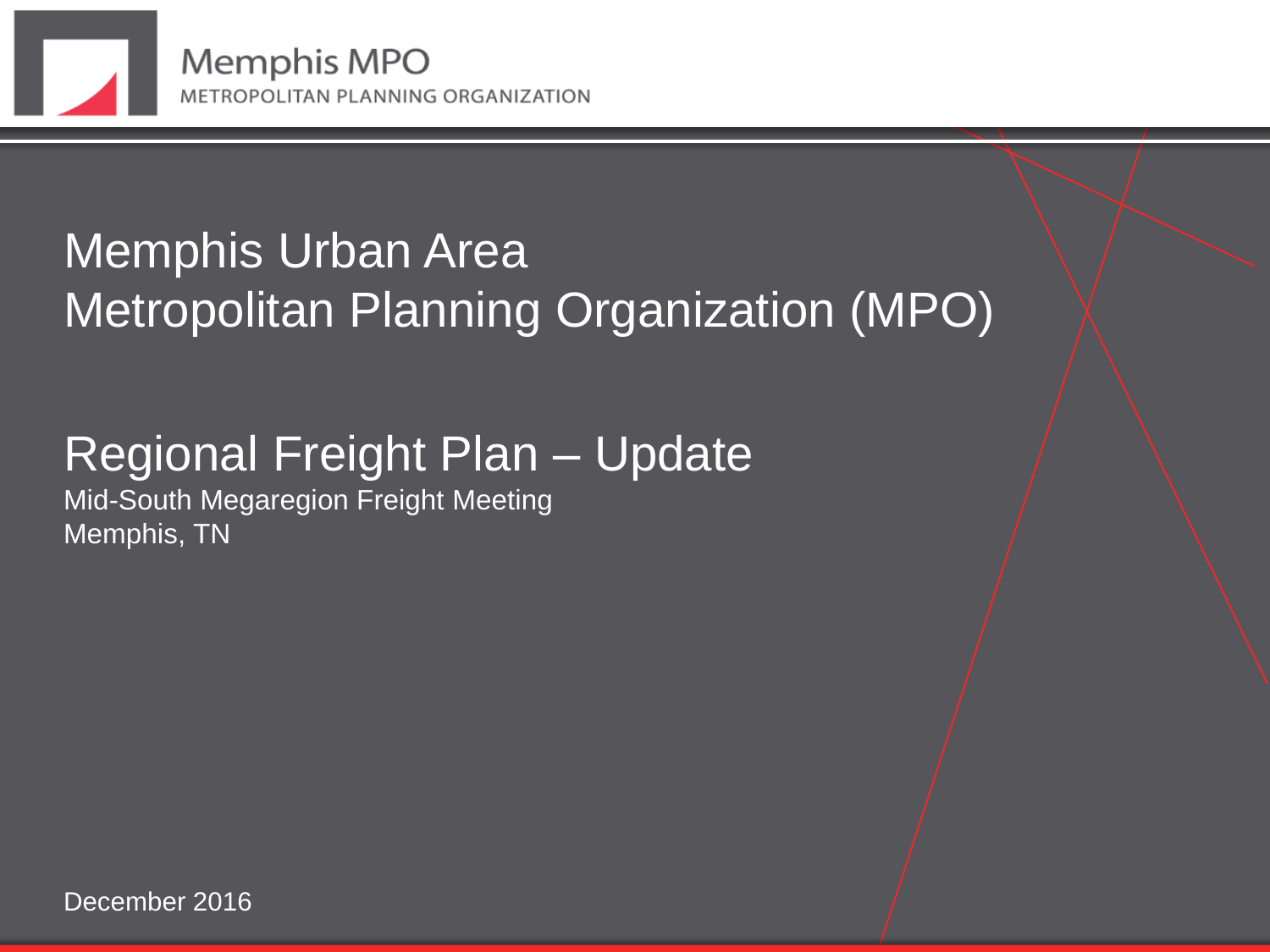

#### **About Memphis MPO**

- **Bi-State - MPO**
- **Covers 4 Counties**
	- Shelby County, TN
		- **Entire county**
	- DeSoto County, MS
		- **Entire county**
	- Fayette County, TN
		- **Western portion**
	- Marshall County, MS
		- Northwestern portion
- Coordination with West Memphis MPO, AR

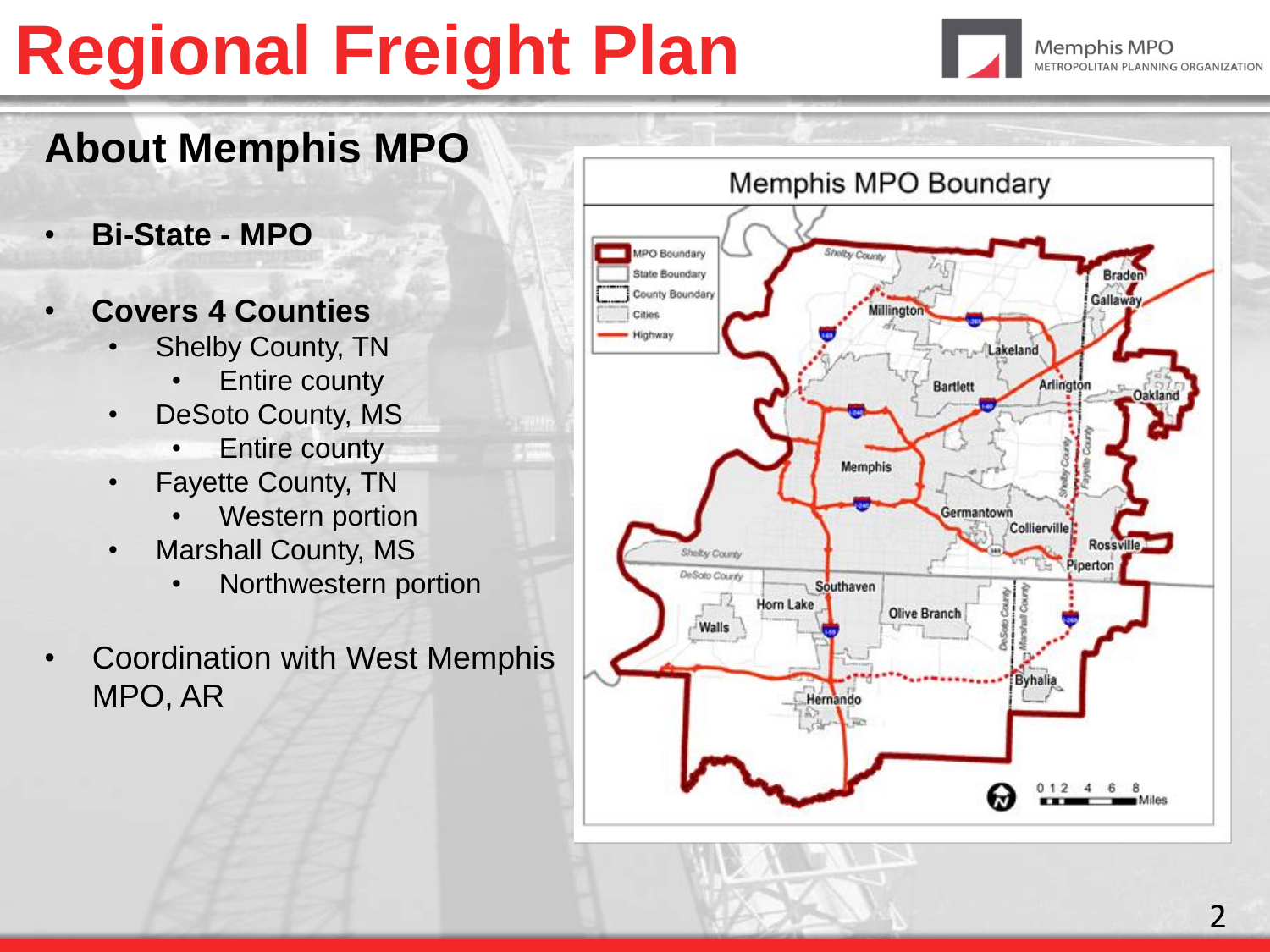

#### **Freight Advisory Committee**

**Membership includes Tri-State Area**

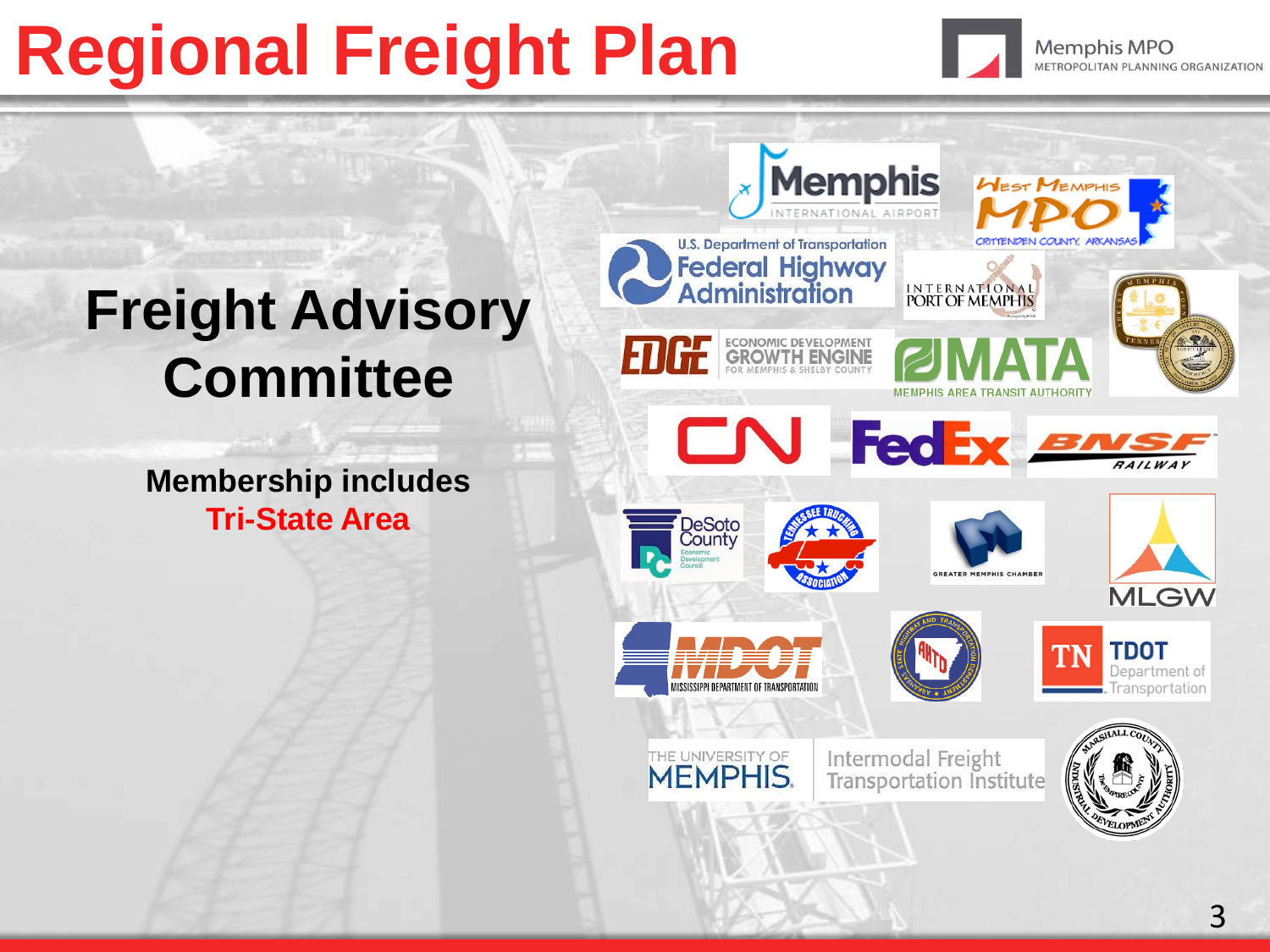

|                                         |       |                                                                                       | Lee Hutchins                                                                                                                |                            | <b>Work Plan</b>                                                                                                                                                            |
|-----------------------------------------|-------|---------------------------------------------------------------------------------------|-----------------------------------------------------------------------------------------------------------------------------|----------------------------|-----------------------------------------------------------------------------------------------------------------------------------------------------------------------------|
| <b>General Tasks</b>                    | $\pm$ | <b>Freight Planning</b><br><b>Requirements</b>                                        | <b>Project Tasks</b>                                                                                                        | <b>Freight Disciplines</b> | Leveraging Previous Studies/<br>$\bullet$<br>Plans                                                                                                                          |
| <b>Truck Routing</b><br>Constraints     |       | Freight System<br>Overview                                                            | Freight Movement &<br>Infrastructure<br><b>Kenneth Monroe</b>                                                               | Policy                     | Urban and Rural alignment<br>$\bullet$<br><b>Land Use</b><br>$\bullet$                                                                                                      |
| Incident Response                       |       | Goods Movement<br>Overview                                                            | Land Use &<br>Transportation<br>Alex Shoemaker<br><b>Strategic Freight</b><br><b>Corridors &amp; Locations</b><br>Max Baker | <b>Travel Demand</b>       | <b>Management Strategies for</b><br>$\bullet$<br>trough traffic<br>Alignment with Arkansas<br>Performance metrics & tracking<br>Timeline- Completion June 2017<br>$\bullet$ |
| <b>Freight Route</b><br>Geometrics      |       | Regional Freight Issues<br>& Challenges<br><b>Strengths &amp; Needs</b><br>Assessment |                                                                                                                             | Land Use                   |                                                                                                                                                                             |
| Land Development                        |       |                                                                                       |                                                                                                                             | Design                     |                                                                                                                                                                             |
| <b>Truck Parking</b>                    |       |                                                                                       | Stakeholder<br>Engagement<br>Deidre Malone                                                                                  | Market                     |                                                                                                                                                                             |
| <b>Industrial Land</b><br>Supply/Demand |       | <b>Performance Measures</b>                                                           | Goals, Objectives, &<br><b>Performance Metrics</b><br><b>Libby Ogard</b>                                                    | Finance                    |                                                                                                                                                                             |
| <b>Funding Sources</b>                  |       | Short & Long Term<br>Priorities                                                       | Economic Impacts &<br>Program Funding                                                                                       | Solutions                  |                                                                                                                                                                             |
| Freight Competitiveness                 |       | Implementation & Next<br><b>Steps</b>                                                 | <b>Toni Horst</b>                                                                                                           | Environmental              |                                                                                                                                                                             |
|                                         |       |                                                                                       | Modal Alignment<br>Craig Philip                                                                                             |                            |                                                                                                                                                                             |
|                                         |       |                                                                                       | Investment &<br>Development Program<br><b>Chris Brewer</b>                                                                  |                            |                                                                                                                                                                             |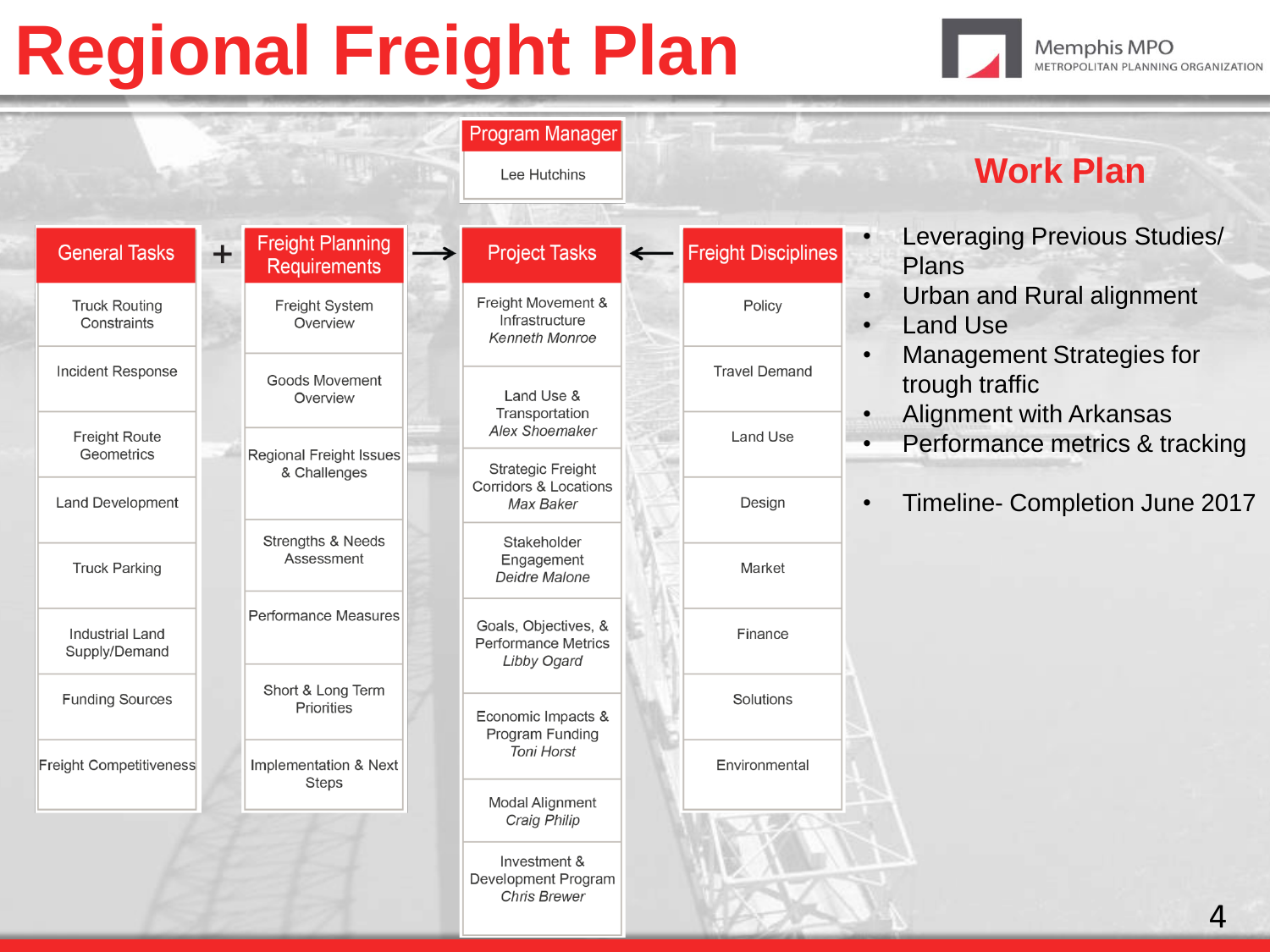

- Regional Connections across North America
- Peer Regions and Cities:
	- Regional economic features
	- Transportation network connections
	- Potential for regional connections
- **Peer Cities:** El Paso, Oklahoma City, Tulsa, Kansas City, St. Louis, Minneapolis, Louisville, Cincinnati and Nashville

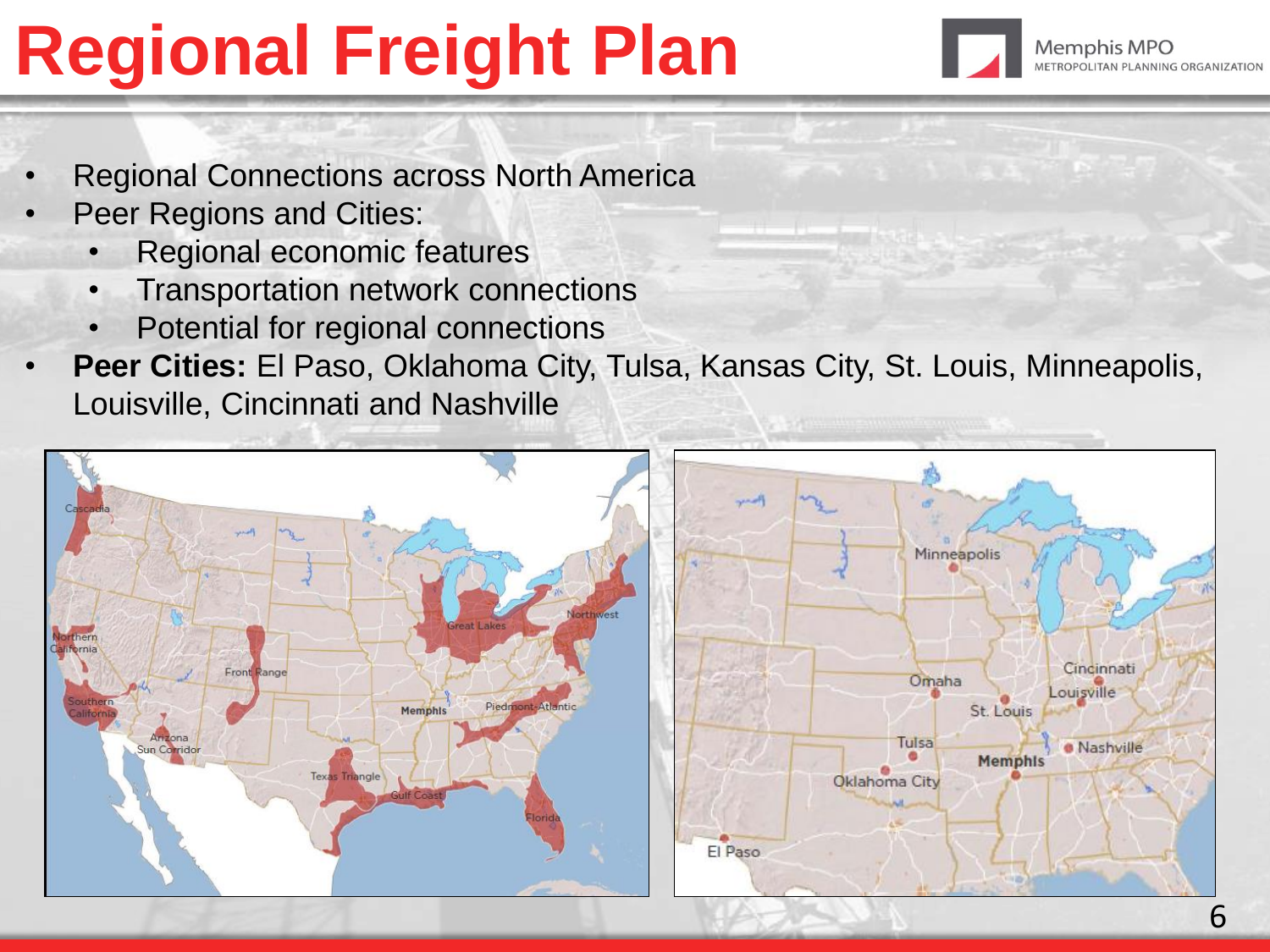